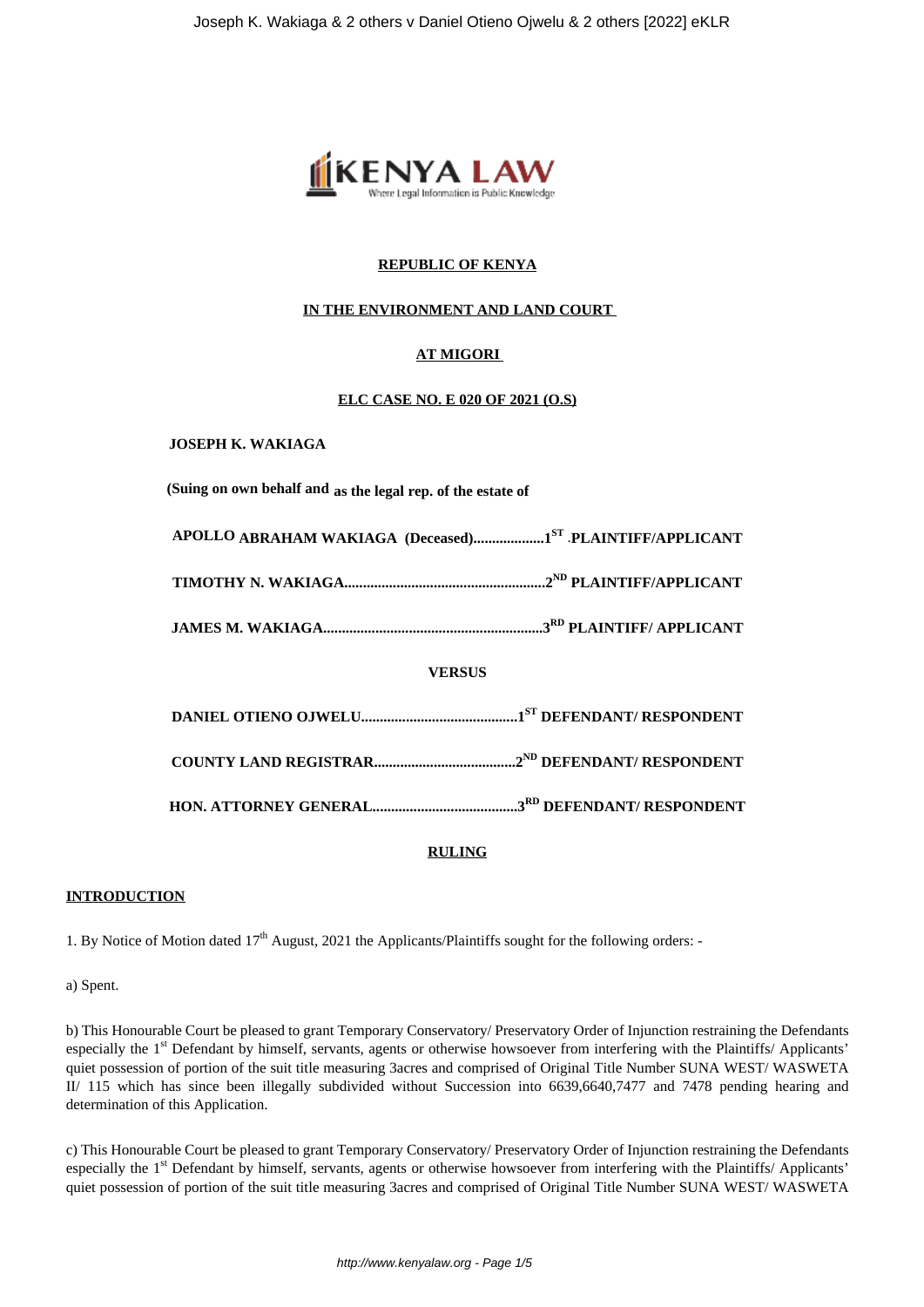II/ 115 which has since been illegally subdivided without Succession into 6639,6640,7477 and 7478 pending hearing and determination of this Suit.

d) Costs of this Application be provided for.

2. The application is based on the grounds thereof and the Supporting Affidavit sworn by JOSEPH K. WAKIAGA on 17.08.2021 on his own behalf and on behalf of the co-plaintiffs. The applicants herein aver that their late father APOLLO ABRAHAM WAKIAGA bought a portion of land L.R. SUNA WEST/ WASWETA II/115 measuring 3acres from the late COSMAS OJWELU, the 1<sup>st</sup> Defendant's father. He thereafter took immediate vacant possession of the said portion and they have been in open, peaceful and uninterrupted possession, occupation and use of the same since 1981 to date. They have been growing blue gum trees, forests and other crops on the said portion.

3. The Applicants contend that sometimes in 2017, the  $1<sup>st</sup>$  Defendant, without instituting succession, went ahead to illegally cause the said portion of the suit land to be transferred/ registered into his name and further embarked on illegal subdivision of the suit property into L.R NO. SUNA WEST/ WASWETA II/6639,6640, 7477 and 7478 in an attempt to dispossess, evict and disinherit them.

4. It is therefore their position that the said transfers of the Original Title into the  $1<sup>st</sup>$  Defendant's name and the subsequent subdivision into the 4 portions are an illegality.

5. Further, it is their claim that the 1<sup>st</sup> Defendant has destroyed the crops grown on the suit land and other properties belonging to the plaintiffs with a view to illegally evict them from the said suit property.

6. That as a result of the actions of the 1<sup>st</sup> Defendant, they are bound to suffer irreparable loss hence the need for the court to intervene and preserve the substratum of the suit.

7. The application was unopposed. Despite being served with the Application herein the Defendants/ Respondents neither filed a response nor submissions in response to the allegations leveled against them.

8. The Applicants filed submissions which I have read and considered and I have taken the same into account in arriving at my decision.

# **ISSUES FOR DETERMINATION**

9. I have taken into account the entire application and the Affidavit in support together with the annexures thereto and the Applicants' submissions. Consequently, it is my considered view that the following issues arising for determination therefrom;

a) Whether the Applicants have met the requirements for the grant of a temporary order of injunction sought.

b) Whether a temporary conservatory order of injunction sought can issue.

# **ANALYSIS AND DISPOSITION**

#### **A) Whether the Applicants have met the requirements for the grant of a temporary order of injunction sought.**

10. The law relating to injunctions has been provided under Order 40 (1) (2) of the Civil Procedure Rule which provides as follows:

*1."Where in any suit it is proved by affidavit or otherwise: -*

*(a) That any property in dispute in a suit is in danger of being wasted, damaged, or alienated by any party to the suit, or wrongfully sold in execution of a decree;*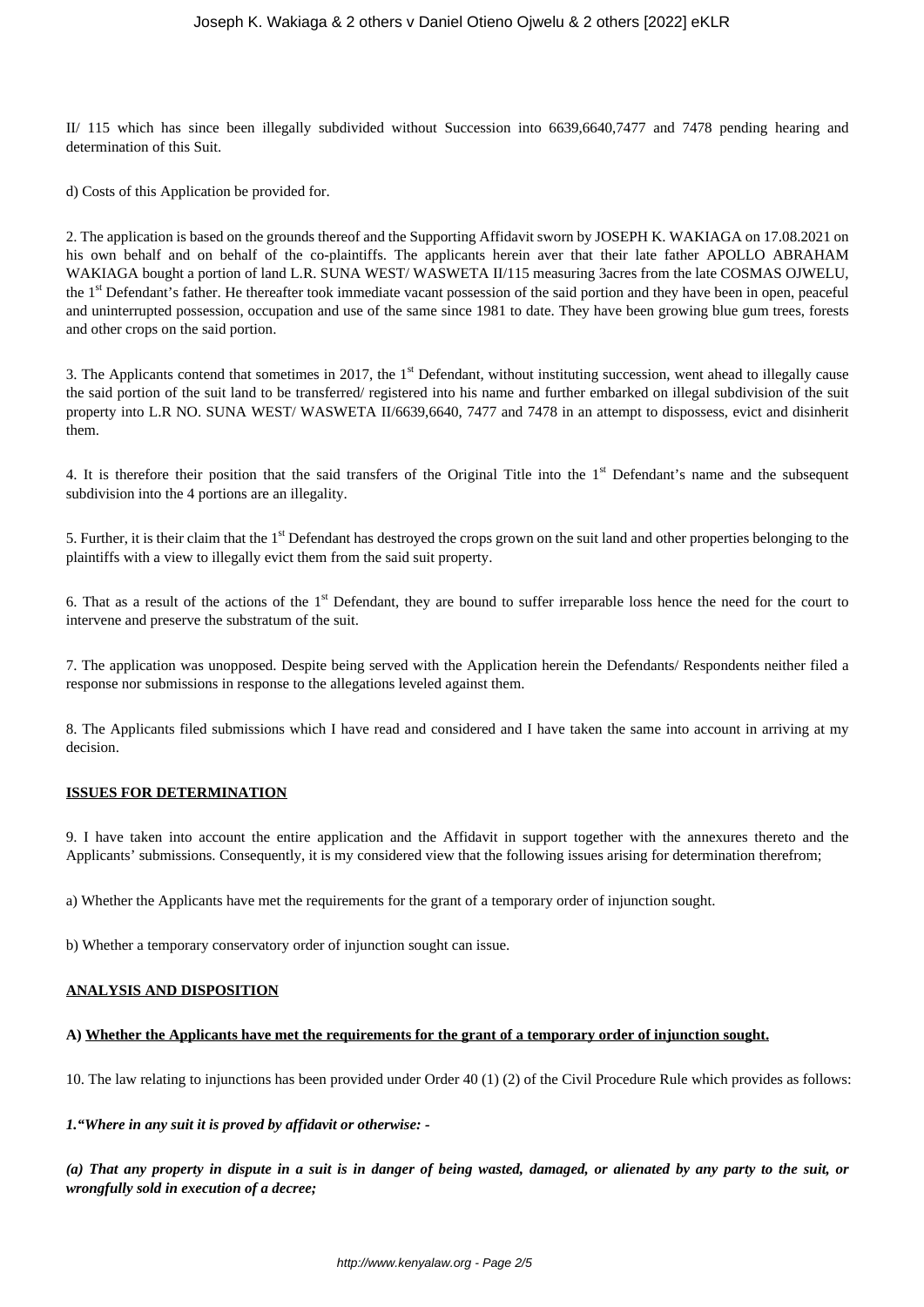*(b) …………,* 

*the court may by order grant a temporary injunction to restrain such act, or make such other order for the purpose of staying and preventing the wasting, damaging, alienation, sale, removal, or disposition of the property as the court thinks fit until the disposal of the suit or until further orders."*

11. Further, **Section 13 (7) (a)** of the **Environment and Land Court Act, 2015** mandates this court to grant interim preservation orders; which include an interim injunction as sought in the present Application.

12. The principles that govern the grant of injunctions are now well settled. An applicant seeking orders of injunction should satisfy the conditions set out in the celebrated case of **Giella vs Cassman Brown and Co. Ltd [1973] EA. 358 at 360** and reiterated in the case of in **Mrao Ltd vs First American Bank of Kenya and 2 Others, [2003] KLR 125** as follows: -

*a). where he is required to demonstrate that he has a prima facie case with serious triable and arguable issues with a probability of success against the respondent. The test on prima facie case does not mean establishing a case beyond reasonable doubt;*

*b). He will suffer irreparable harm/injury which cannot be adequately compensated by damages;*

*c). Balance of convenience: In granting an injunction under this condition the court must be satisfied that the hardship or inconvenience which is likely to be caused to the applicant by declining the injunction will be greater than that which is likely to be caused to the respondent.*

(See also *East Africa Industries Limited vs Trufoods Ltd [1972] EA 420*)

13. I will now proceed to discuss each of the 3 grounds as explained above. The first ground that an Applicant must establish is that he has a *Prima Facie* case which raises arguable and triable issues with a probability of success. In **Mrao Ltd vs First American Bank of Kenya Ltd & 2 (Supra)** the Court of Appeal elaborated the meaning of a prima facie case and stated as follows:

*"a prima facie case in a civil application includes but is not confined to a "genuine and arguable case." It is a case which, on the material presented to the court, a tribunal properly directing itself will conclude that there exists a right which has apparently been infringed by the opposite party as to call for an explanation or rebuttal from the latter."*

14. From the foregoing, it is clear that the Applicants have been in possession and use of the portion of the suit property in dispute herein; the photographs samples annexed to the Application shows the activities and the various crops and trees on the suit property. It is their position that they have been using the said portion since 1981 when the same was bought.

15. The Applicants contend that the actions of the 1<sup>st</sup> Defendant of destroying the crops and the properties on the suit property, transferring the original title to his name and subsequently subdividing the same in to 4 portions; SUNA WEST/ WASWETA II/ 6639,6640,7477 and 7478 are all aimed at dispossessing, displacing and evicting them from the portion of the suit property which they have been occupying and using. It is also the Applicants allegation that the said actions were done by the 1<sup>st</sup> Defendant without the legal capacity required and which allegations have not been challenged and thus stand uncontroverted.

16. In view of the circumstances; I find that the Applicants herein have satisfactorily proved that they have a prima facie case against the Respondents.

17. The second limb is that an Applicant must demonstrate that he will suffer irreparable harm which cannot be adequately compensated by damages, if an Order of Injunction is not issued. In **Pius Kipchirchir Kogo versus Frank Kimeli Tenai (2018) eKLR** in defining what amounts to an irreparable injury the court stated as follows;

*"irreparable injury means that the injury must be one that cannot be adequately compensated for in damages and that the existence of a prima facie case is not itself sufficient. The applicant should further show that irreparable injury will occur to him if the injunction is not granted and there is no other remedy open to him by which he will protect himself from the consequences of the*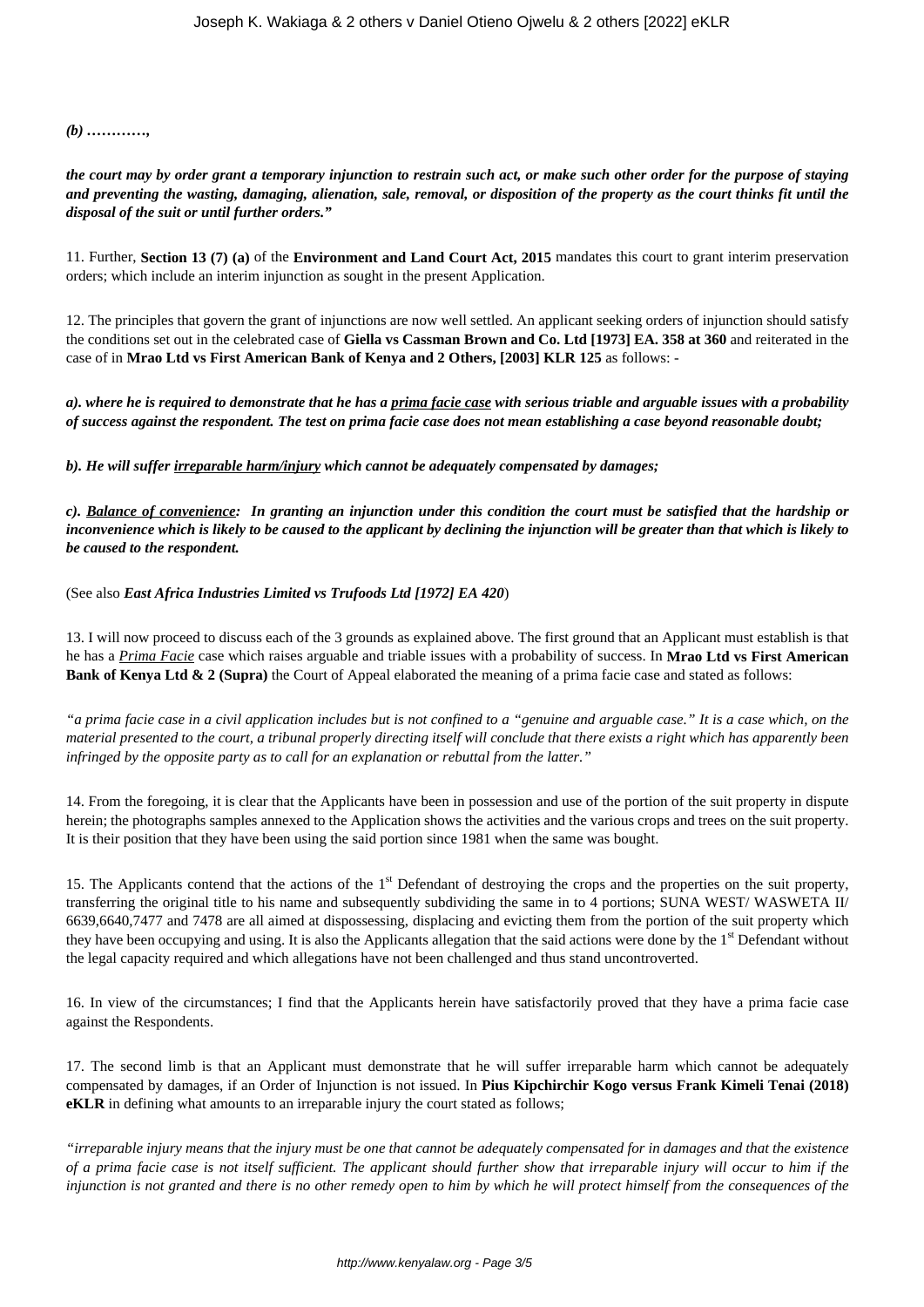#### *apprehended injury."*

18. It is important to consider whether the Applicants have proven that they will suffer irreparable harm, I find this in the affirmative. As stated above, irreparable harm/injury is that which cannot be quantified in monetary terms. It is the Applicants assertion that they have been occupying and using the said portion of the suit property since 1981; they have planted blue gum trees, forests and other crops as evidenced from the annexed photographs and which are now at the verge of being destroyed and wasted by the 1<sup>st</sup> Defendant. No explanation whatsoever has been tendered by the 1<sup>st</sup> Defendant on the said allegations. Thus, should 1<sup>st</sup> Defendant alienate and/or evict the Applicants/ Plaintiffs from the suit property which is now registered in his name, then the loss and inconvenience the Applicants stand to suffer cannot be quantified nor be compensated by an award of damages.

19. The equitable remedy of temporary injunction is issued solely to prevent grave and irreparable injury; that is actual, substantial and demonstrable injury that cannot *"adequately"* be compensated by an award of damages. An injury is irreparable where there is no standard by which their amount can be measured with reasonable accuracy or is in such a nature that monetary compensation, of whatever amount, will never be adequate remedy.

# See **Nguruman Limited v Jan Bonde Nielsen & 2 Others [2014] eKLR; Civil Appeal No. 77 of 2012 (Nairobi)**

20. The final element that must be established is on the balance of convenience. Here the court must be satisfied that the inconvenience likely to be caused to the Applicants by declining the injunction is greater than that which is likely to be caused to the Respondent. This likely inconvenience is balanced and compared between both parties; the court balances the inconveniences of the parties and possible injuries to them and their properties.

# (See *Charter House Investment Limited vs Simon K. Sang and 3 Others [2010] eKLR* (Eldoret Court of Appeal)

21. Having held that the Applicants have demonstrated that they have a prima facie case with a likelihood of success and further that they will suffer irreparable harm that cannot be compensated by an award of damages should the Injunction not be granted, I accordingly find that the balance of convenience tilts in favour of the Applicants in granting the temporary injunction.

# 22. **Lord Diplock** noted in **American Cynamide Co. vs Ethicon Limited [1975] AC 396; [1975] 2 W. L. R. 316**

# *"The whole point of temporary injunction is to keep matters in status quo until the main issue in the case can properly be heard."*

23. Guided by the above case laws and the legal provisions in the subject, it is evident that the property in dispute herein is in danger of being wasted, damaged or even alienated by the 1<sup>st</sup> Defendant, I therefore find that there is need to preserve the suit property and maintain the status quo by restraining the 1<sup>st</sup> Defendant by himself, agents or servants pending the hearing and determination of the claims of the various parties according to the law.

# **B) Whether a temporary conservatory order of injunction as sought can issue**

24. The Applicants also sought temporary Conservatory Orders against the Defendants/ Respondents to preserve the suit property and to restrain the Respondents from interfering with the Applicants' quiet and peaceful possession, use and occupation of the portion of the suit property.

25. The Supreme Court determined the nature and concept of Conservatory Orders in the case of **Gatirau Peter Munya vs. Dickson Mwenda Kithinji and 2 Other (2014) eKLR** where it was held that:

*"'Conservatory orders' bear a more decided public law connotation: for these are orders to facilitate ordered functioning within public agencies, as well as to uphold adjudicatory authority of the Court, in the public interest. Conservatory orders, therefore, are not, unlike interlocutory injunctions, linked to such private-party issues as the "prospects of irreparable harm" occurring during the pendency of a case; or "high probability of success' in the applicant's case for orders of stay. Conservatory orders consequently, should be granted on the inherent merit of the case, bearing in mind the public interest, the constitutional values,*